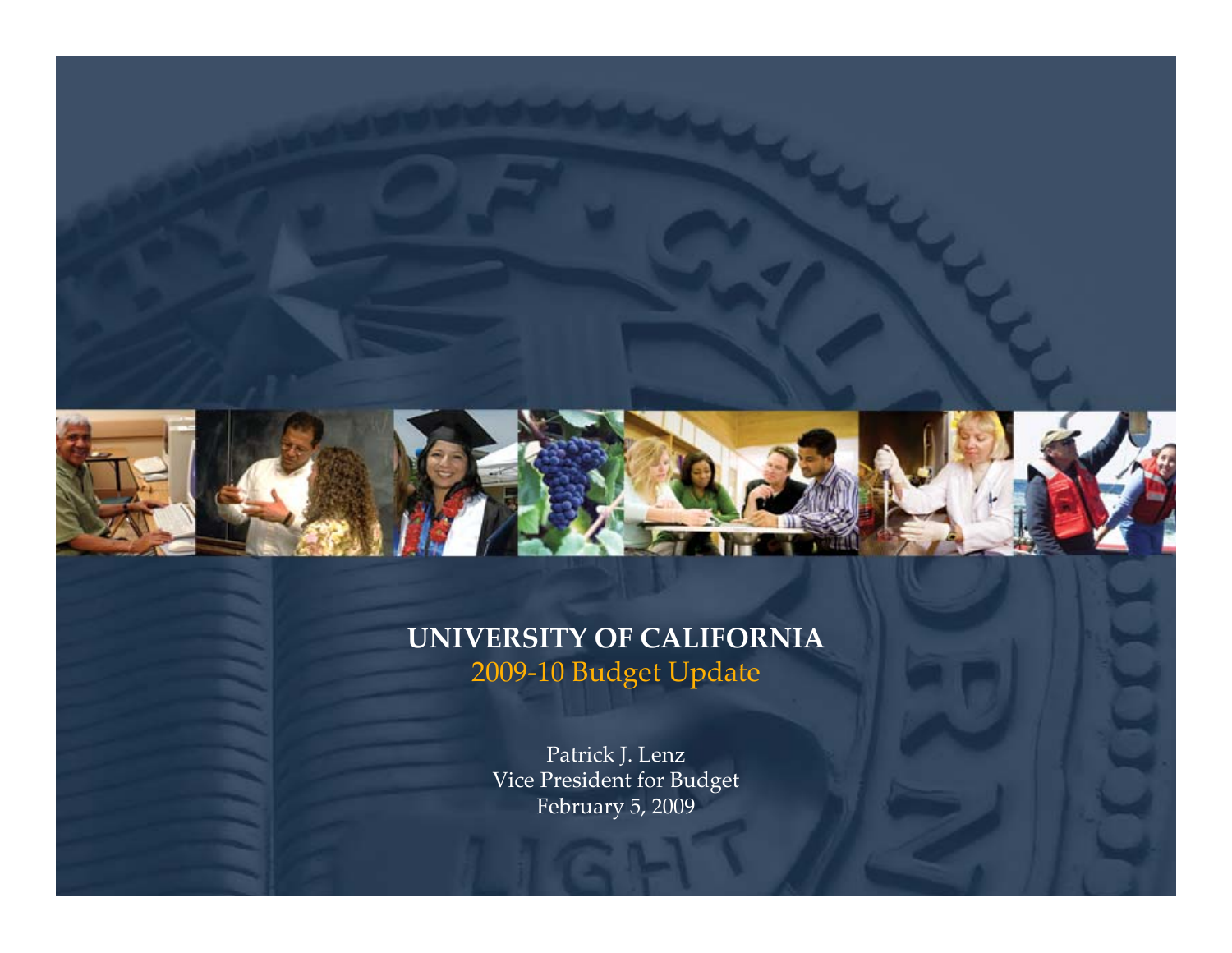## Overall State Fiscal Condition

- 2008‐09 enacted budget did not resolve the ongoing structural deficit.
- The 2009‐10 State Budget assumes <sup>a</sup> General Fund budget deficit of \$14.8 billion in 2008‐09.
- Unless action is taken, this figure will increase to \$41.6 billion in the 2009-10 fiscal year.
- No State funding for Capital Infrastructure Projects; State issues IOU's.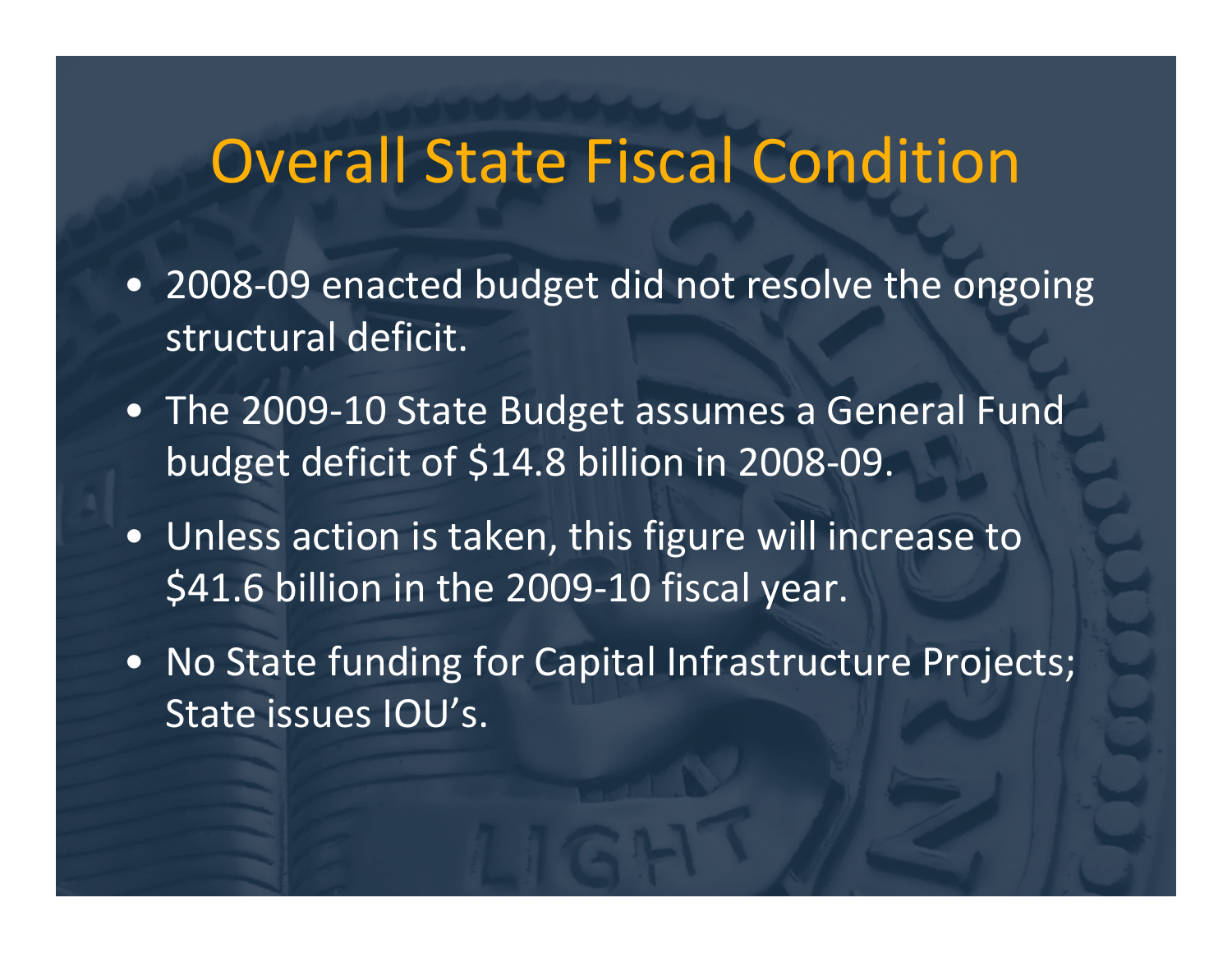## Governor's Proposed Action

- The Governor is proposing to address the budget gap with current year and budget year recommendations that include:
	- \$21 billion in expenditure reductions;
	- \$15.8 billion in additional revenues;
	- \$5 billion shifting lottery revenue from state funded programs to balancing the budget;
	- \$358 million in borrowing;
	- \$4.7 billion from Reimbursement Warrants that will be used to meet the cash flow needs of the state through the 2009‐10 fiscal year.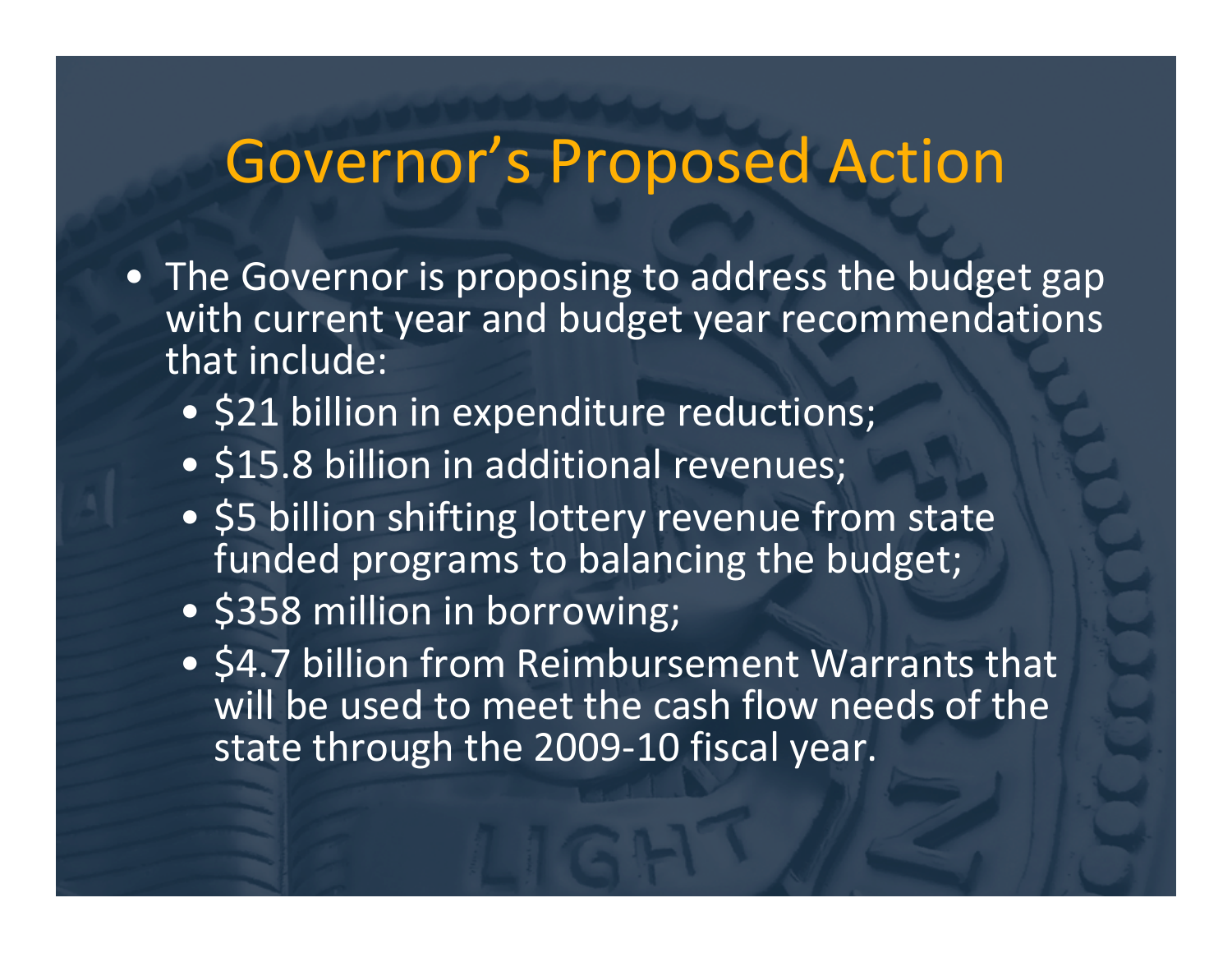# 2009‐10 UC Budget

 $\bullet$ • No Compact Funding \$209.9 million  $\bullet$ • Continue Base Budget Cut \$65.5 million\*  $\bullet$ • Restored 2008-09 Reduction \$33.1 million  $\bullet$ Restart Retirement Contributions \$20 million  $\bullet$  Annuitant Health $\bullet$ • Growth for PRIME and Nursing \$2.5 million  $\bullet$ • Increase in Student Fees (9.3 %) \$106.9 million

\$11.3 million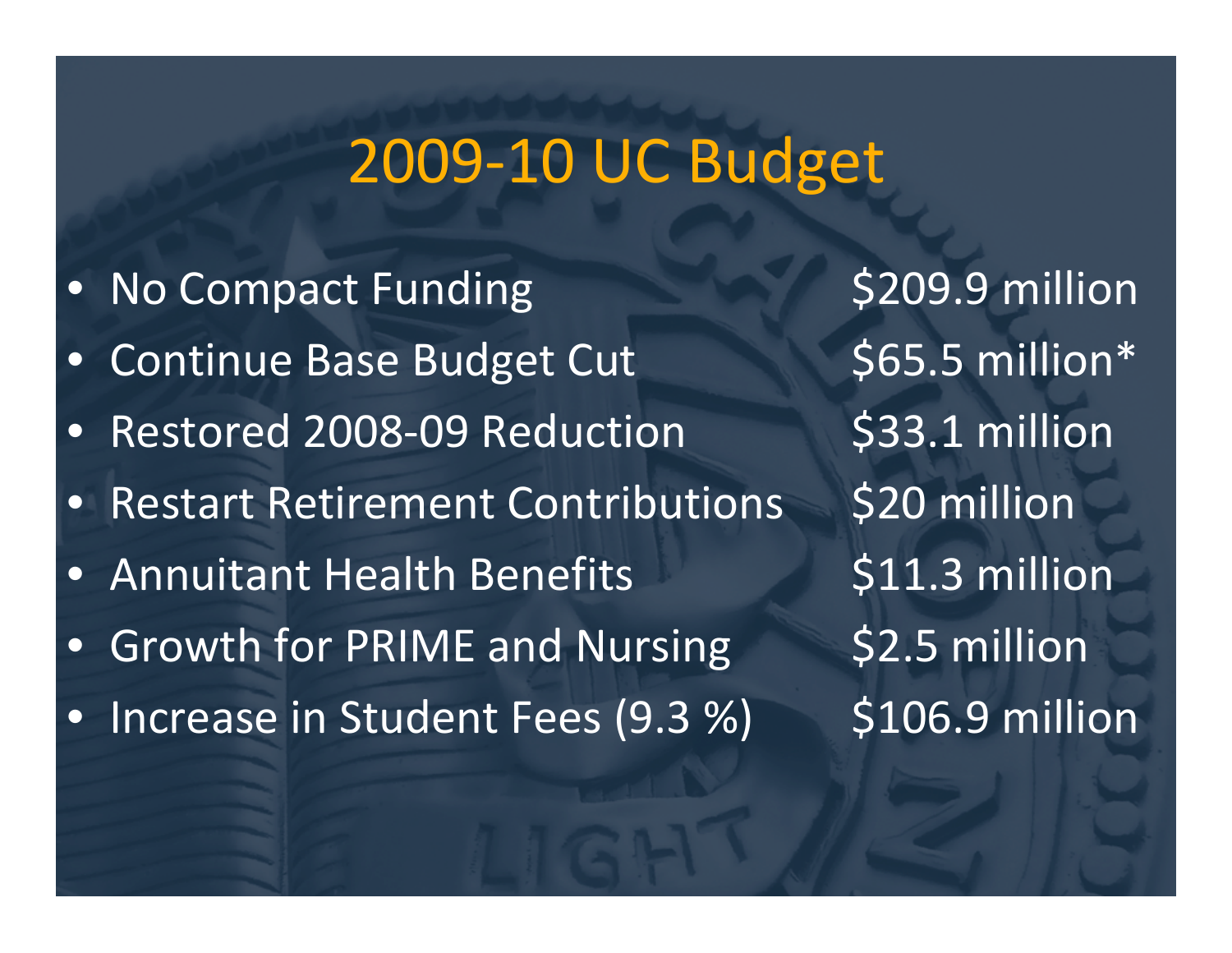## 2009‐10 UC Budget

 $\bullet$ Replace state lottery funds \$29.8 million •Debt service, lease purchase \$28.4 million  $\bullet$ Subject Matter Projects \$5.0 million  $\bullet$  Reduction, UC Merced funding (\$5.0 million)  $\bullet$ Hospital revenue 514 to \$25 million  $\bullet$ Capital Facilities funding 5479.5 million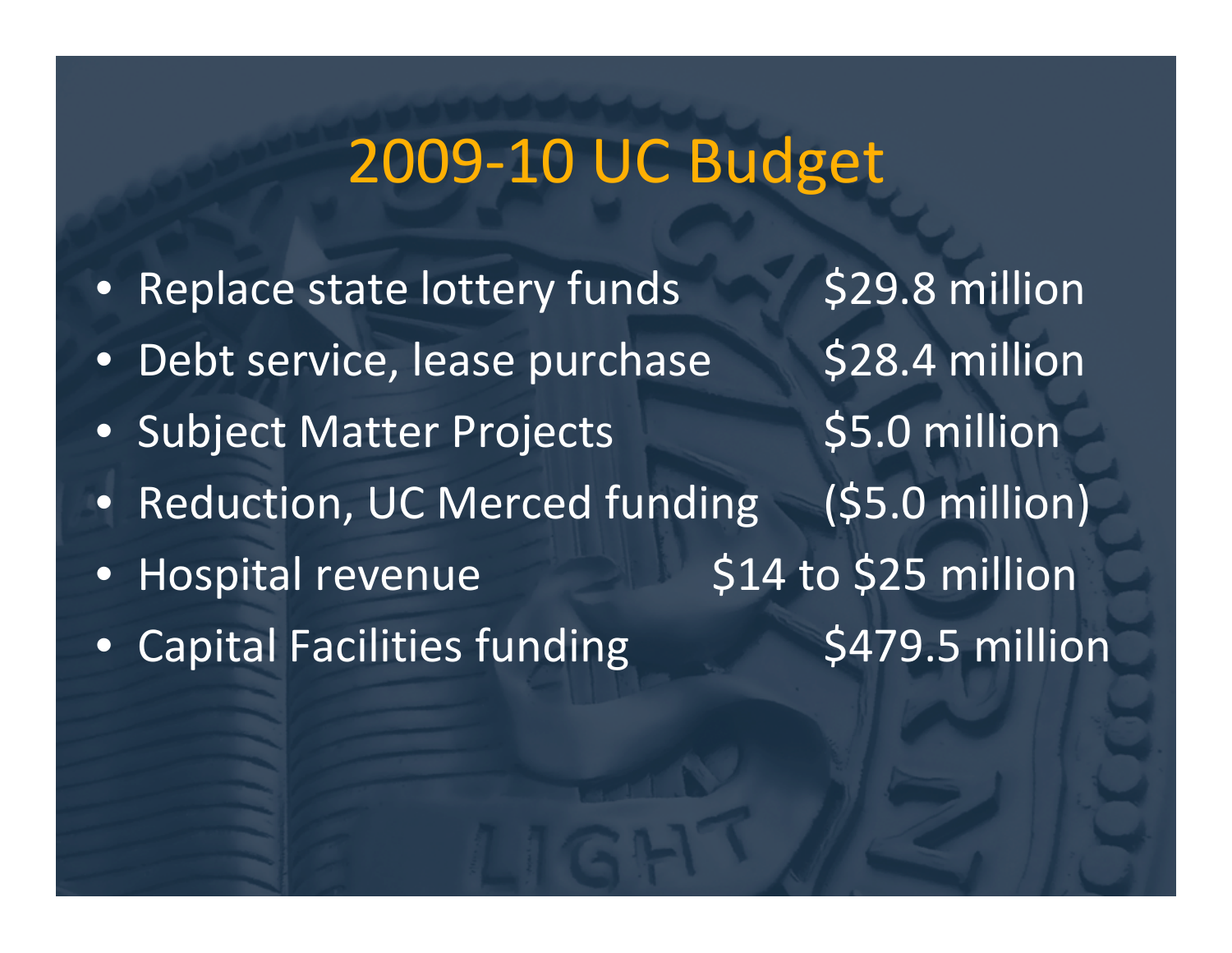## 2009‐10 UC Budget Issues

- No resolution to state fiscal crisis
- Pooled Money Investment Board (PMIB) freezes state funding for capital projects
- Regents decision to curtail enrollment growth
- •Regents freeze senior management pay
- Regents decision on student fees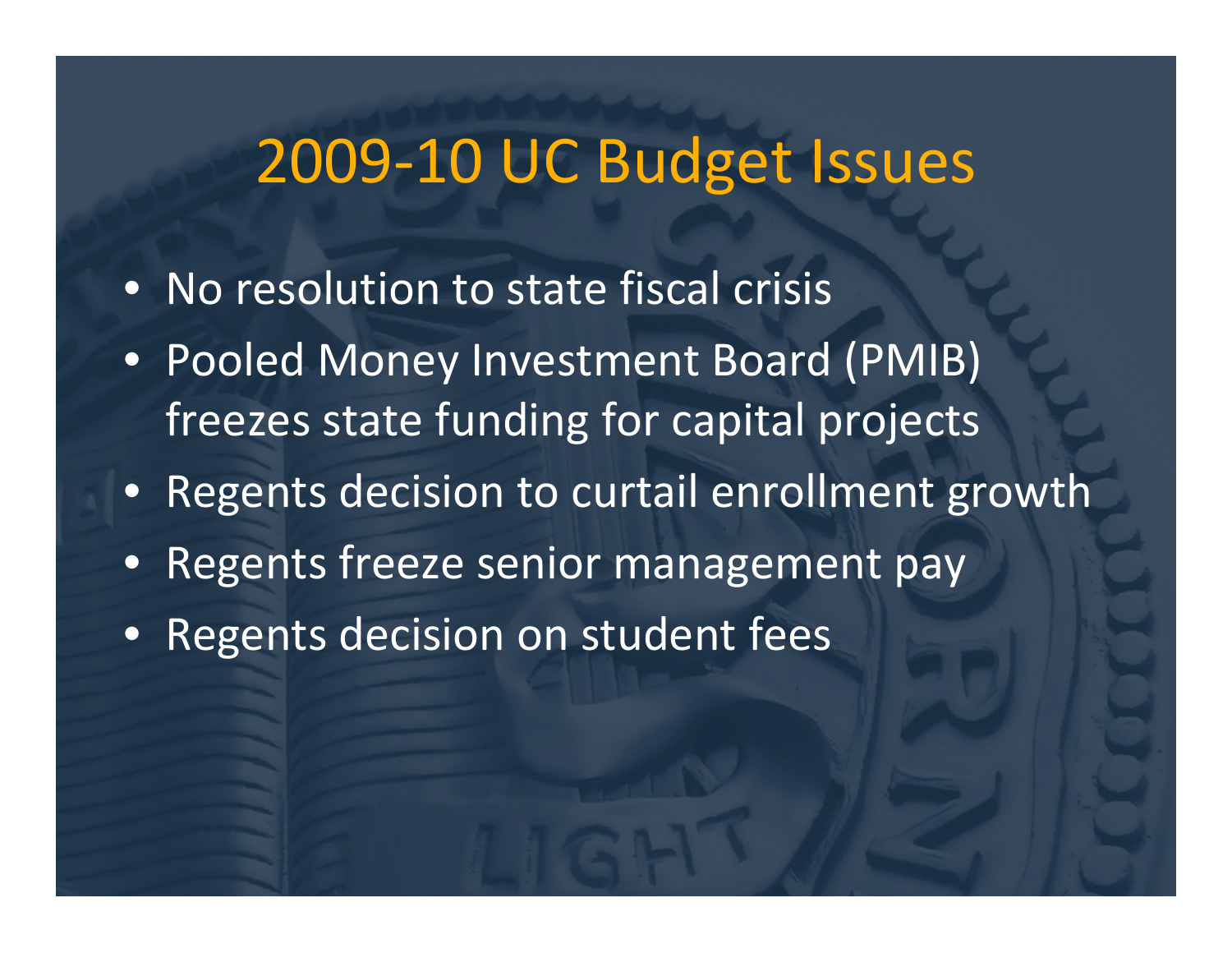## Additional Areas of Concern

- •Campuses' ability to fund mandatory costs
- •Resources to fund collective bargaining agreements
- Restart of employer/employee contributions to the UC Retirement Plan
- The ability for UC to continue covering Cal‐Grants awards
- •Budget reductions to UC Medical Centers
- State's ability to fund UC Capital Facility Projects